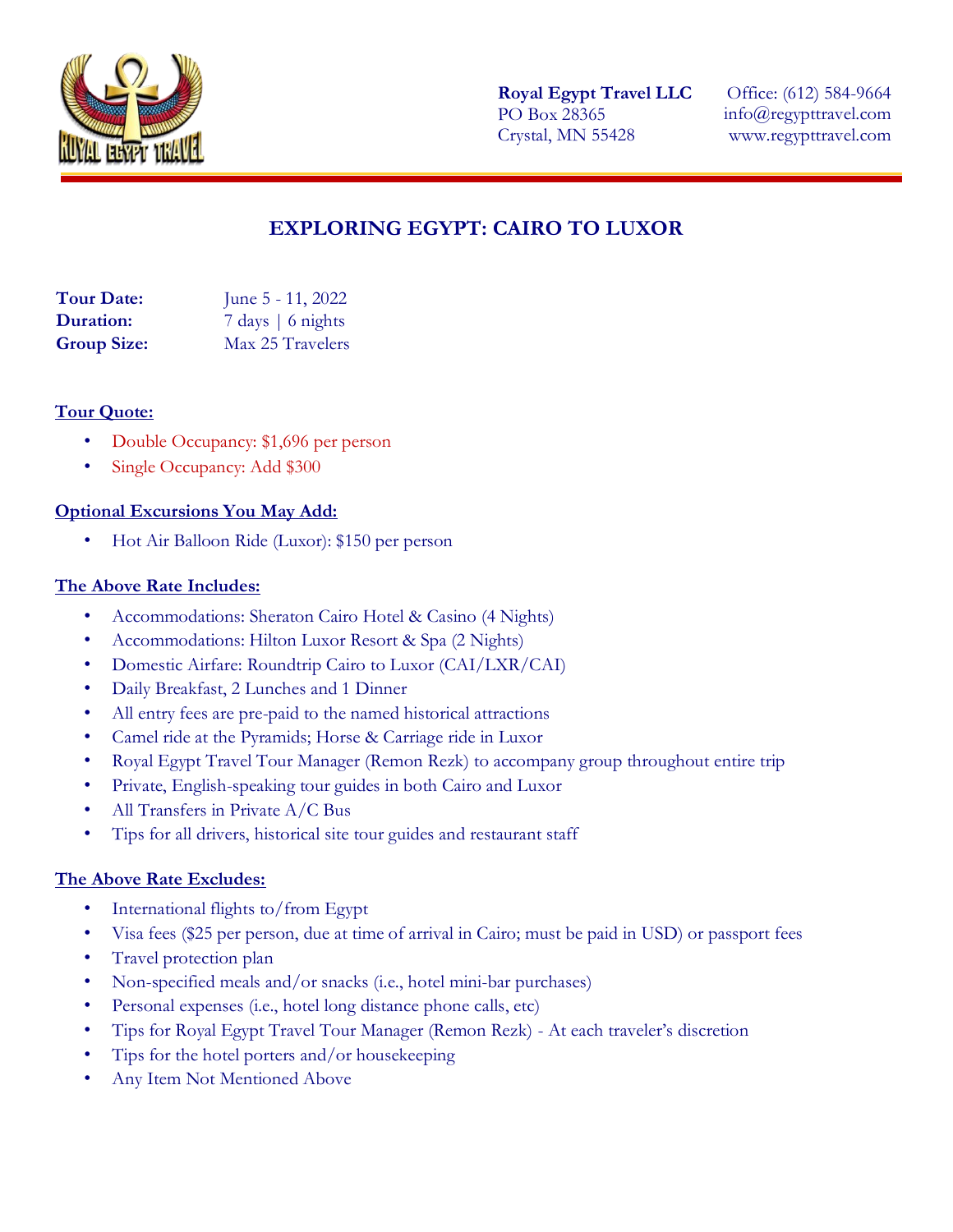# **Initial Tour Deposit:**

A deposit of \$250 per traveler is required at the time of booking. This deposit is considered **100% non-refundable** after 14 days.

# **Cancellation Policy:**

- In the event of a tour reservation cancellation (up to 30 days prior to arrival), the non-refundable initial deposit amount of \$250 is charged. Any amount greater than \$250 that has posted to the traveler's invoice will be refunded.
- Within 30 days of the start date of the tour, the full amount invoiced is 100% non-refundable.

# **Travel Protection Plan:**

Within 14 days of the initial tour deposit, each traveler must either:

- 1. Confirm purchase of an acceptable Travel Protection Plan OR -
- 2. Sign a Travel Protection Plan Waiver

For travel protection plan quotes, please visit: [Travel Protection Plan Quote](https://www.regypttravel.com/travelprotectionplan) To complete a travel protection plan waiver, please visit: [Travel Protection Plan Waiver](https://www.regypttravel.com/travelprotectionwaiver)

# **Methods of payment:**

Payments towards the remaining balance can be posted at any time after a traveler has received a reservation confirmation. The balance for each traveler is due no later than 60 days prior to arrival. Accepted methods of payment are noted below:

- Debit/Credit card payment (using PayPal): [www.regypttravel.com/payments](http://www.regypttravel.com/payments)
- Zelle money transfer: info@regypttravel.com
- CashApp: \$ELWalker99
- Bank Wire Transfer

Receiving Bank Name: Wells Fargo Bank, N.A. Receiving Bank Address: 420 Montgomery, San Francisco CA 94104 Routing Number: 121000248 Beneficiary Account Name: Royal Egypt Travel LLC Beneficiary Account Number: 1054835267

# **Final Payment Due Date:**

• April 8, 2022

# **Roommate Matching Service:**

If a solo traveler would like to reserve a double occupancy room, we provide roommate matching service to avoid the solo traveler paying the additional single occupancy supplement.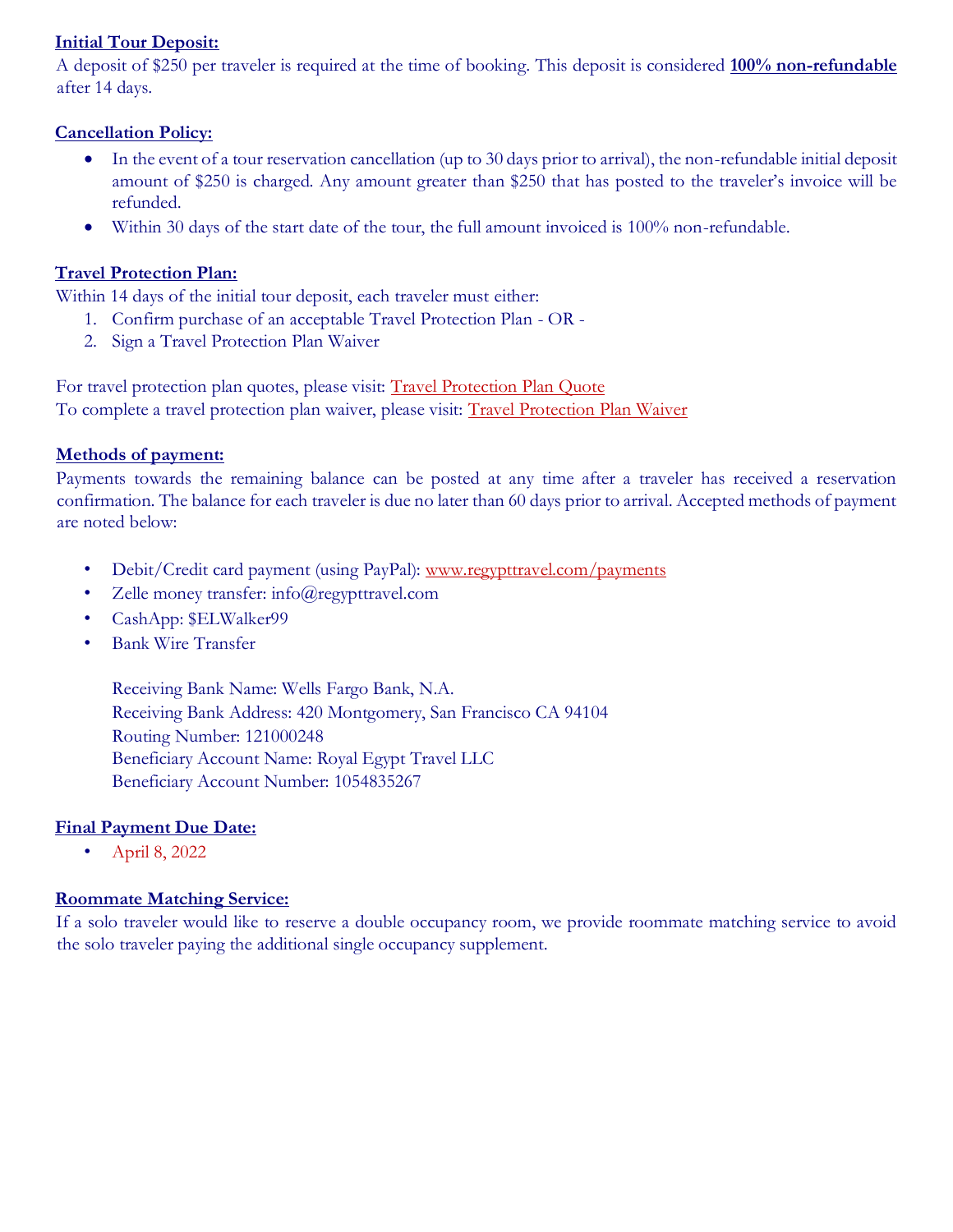### **DAILY ITINERARY**

#### **Day 1: Arrival in Egypt**

- Arrival to Cairo International Airport (CAI)
- Meet & greet, with luggage and customs assistance by Royal Egypt Travel Tour Manager (Remon Rezk)
- Transfer by A/C vehicle to hotel for check-in
- Remainder of evening at your leisure

**Overnight Cairo:** Sheraton Cairo Hotel & Casino (3 nights)

## **Day 2: Memphis | Saqqara | Great Pyramids | Sphinx (B, L)**

- Morning greet and itinerary review with Tour Manager
- Full day tour to Memphis, Saqqara, Great Pyramids and Sphinx (includes camel ride at the Pyramids)
- Lunch
- Shopping: Egyptian Carpet School & Egyptian Jewelry (Cartouches, Charms, Bracelets, Silver & Gold)



**Pyramids & Sphinx**: Considered to be one of the Seven Wonders of the

Ancient World. A single pyramid is built of 2,300,000 blocks, each weighing an average of two and one–half tons. In the face of such immensity, one cannot help but feel the wonder and awe that so many writers & artists have sought to convey over the centuries. The Cheops Pyramid is especially interesting since its interior burial chambers are open for inspection by the public. Not far from the Pyramids is the Great Sphinx of Giza, which dates from the time of Chephren (2620BC). Hewn from natural yellowish limestone & standing 65 feet high & 187 feet long, this unforgettable statue combines the head of a Pharaoh with a lion's body.

#### **Day 3: Egyptian Museum | Coptic Cairo | Khan el-Khalili Bazaar (B, L)**



- Morning greet and itinerary review with Tour Manager
- Tour Egyptian Museum
- Lunch
- Coptic Cairo & Khan el-Khalili Bazaar

**The Egyptian Museum**: The most important depository of Egyptian antiquities anywhere in the world. It features artifacts from the Pharaonic and Graeco-Roman periods, including the celebrated mummies of ancient

Egypt's king and Tut Ankh Amun treasures.

**NOTE**: Additional fees are required for entry to Royal Mummies room as well as to take pictures inside the Egyptian Museum. Must be paid in local currency at the historical site.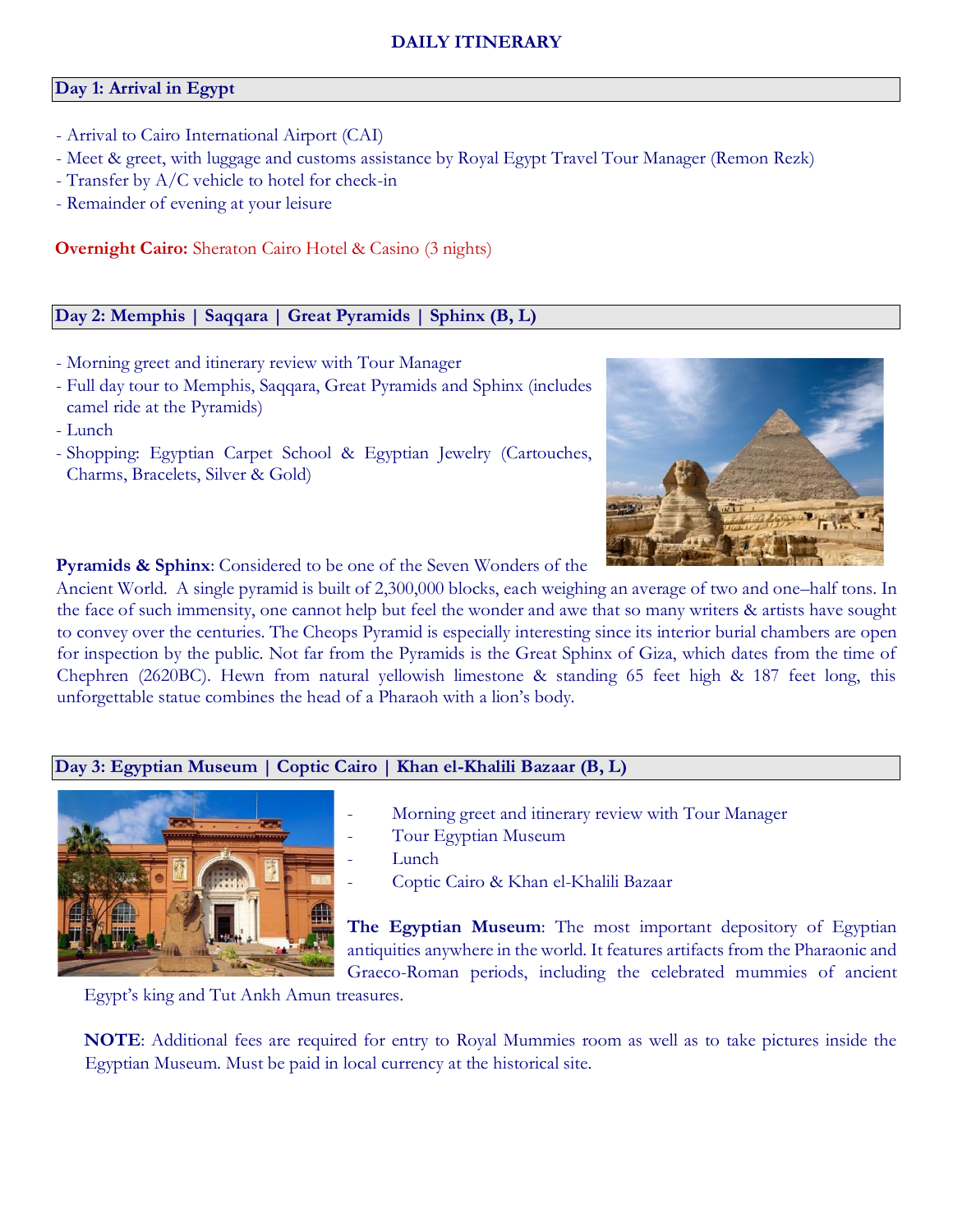# **Day 4: Fly to Luxor | Karnak Temple | Luxor Temple (B)**

- Morning greet and itinerary review with Tour Manager
- Fly to Luxor
- Tour East Bank: Karnak Temple (morning)
- Shopping: Papyrus Institute & Egyptian Cotton (Galabeyas, Linens, etc.)
- Horse & carriage ride through Luxor City
- Tour East Bank: Luxor Temple (evening)

**Overnight Luxor:** Hilton Luxor Resort & Spa or Sonesta St. George Hotel Luxor - (2 nights)

**Karnak Temple:** Karnak was erected in 1928 BC as a small shrine dedicated to Amun, god of Thebes then. The Temple of Karnak comprises three main temples, smaller enclosed temples, and several outer temples - all constructed over 1300 years. The three main temples of Mut, Monthu and Amun, are enclosed in enormous brick walls, with the temple of Amun at the center.

**Luxor Temple:** In ancient times, many festivals were celebrated in Thebes. The Temple of Luxor was the center of the most important one, the festival of Opet. Built largely by Amenhotep III and Ramses II, the temple served as a setting for the rituals of the festival, which were held to reconcile the human aspect of the ruler with his divine office. The procession of images of the current royal family began at Karnak and ended at the Luxor Temple.

# **Day 5: Hot Air Balloon Ride (Optional) | Valley of Kings | Hatshepsut | Colossi of Memnon (B)**

- Morning greet and itinerary review with Tour Manager
- Tour West Bank: Valley of the Kings, the Mortuary Temple of Queen Hatshepsut and the Colossi of Memnon. - Shopping: Alabaster Stone

**Optional Excursion:** Sunrise hot air balloon ride over the Valley of the Kings - \$150 additional per person

West Bank: The West Bank forms a valley where rock cut tombs were excavated for the pharaohs and powerful nobles of the New Kingdom over a period of 500 years. The most notable tomb (KV62), is that of the young boy pharaoh, Tut Ankh Amun. There is also a stop at an authentic Egyptian Alabaster Workshop, where you will learn how this amazing stone is formed into beautiful pieces of art.



**NOTE**: Additional fees are required for entry to KV62, as well as to take pictures inside any of the tombs. Must be paid in local currency at the historical site.